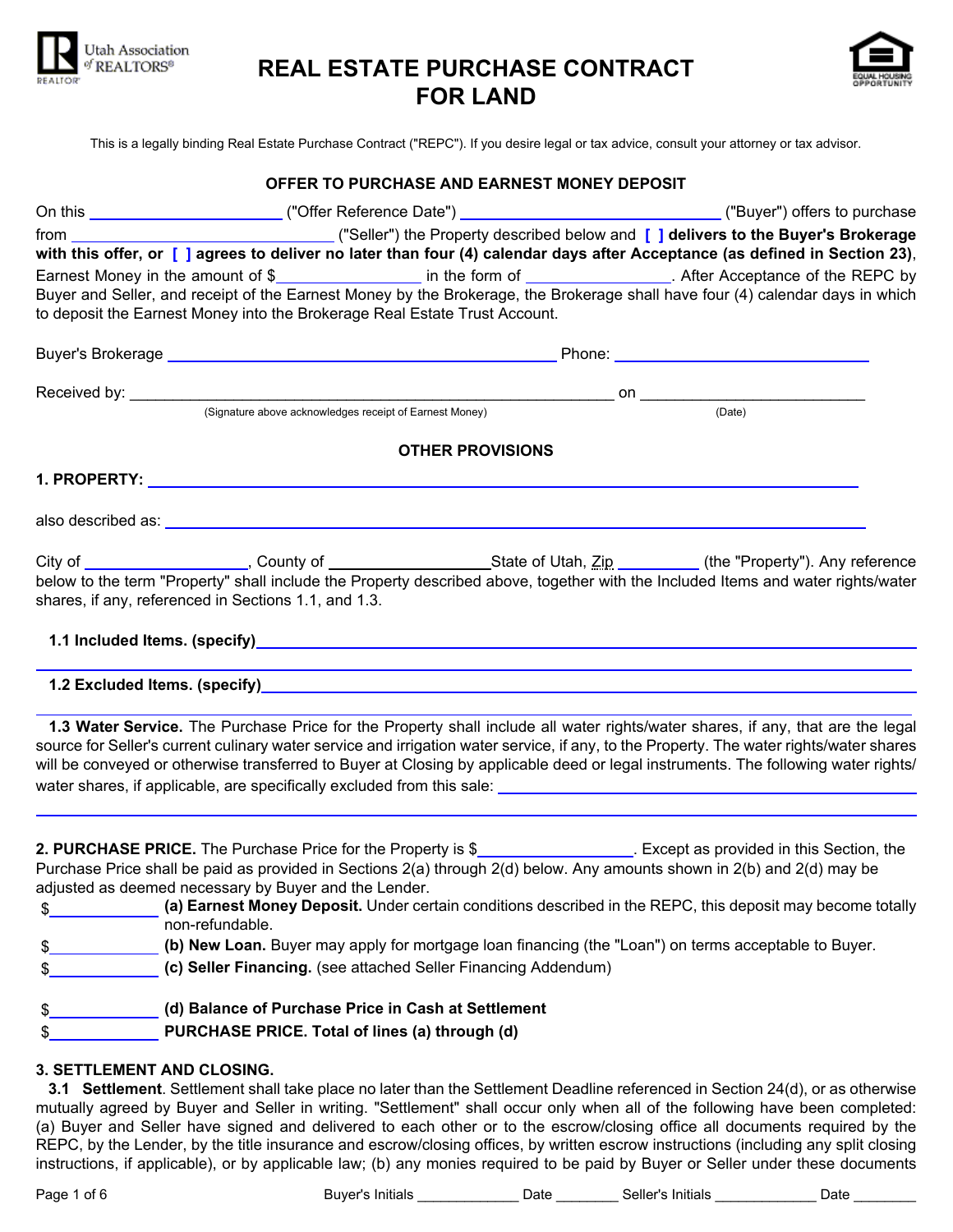(except for the proceeds of any new loan) have been delivered by Buyer or Seller to the other party, or to the escrow/closing office, in the form of cash, wire transfer, cashier's check, or other form acceptable to the escrow/closing office.

**3.2 Prorations**. All prorations, including, but not limited to, homeowner's association dues, property taxes for the current year, rents, and interest on assumed obligations, if any, shall be made as of the Settlement Deadline referenced in Section 24(d), unless otherwise agreed to in writing by the parties. Such writing could include the settlement statement. The provisions of this Section 3.2 shall survive Closing.

**3.3 Greenbelt**. If any portion of the Property is presently assessed as "Greenbelt" the payment of any roll-back taxes assessed against the Property shall be paid for by: **[ ]** Seller **[ ]** Buyer **[ ]** Split Equally Between Buyer and Seller **[ ]** Other (explain)

**3.4 Special Assessments**. Any assessments for capital improvements as approved by the HOA (pursuant to HOA governing documents) or as assessed by a municipality or special improvement district, prior to the Settlement Deadline shall be paid for by: **[ ]** Seller **[ ]** Buyer **[ ]** Split Equally Between Buyer and Seller **[ ]** Other (explain)

The provisions of this Section 3.4 shall survive Closing.

**3.5 Fees/Costs/Payment Obligations.** Unless otherwise agreed to in writing, Seller and Buyer shall each pay one-half (1/ 2) of the fee charged by the escrow/closing office for its services in the settlement/closing process. Tenant deposits (including any prepaid rents) shall be paid or credited by Seller to Buyer at Settlement. Buyer agrees to be responsible for homeowners' association and private and public utility service transfer fees, if any, and all utilities and other services provided to the Property after the Settlement Deadline. The escrow/closing office is authorized and directed to withhold from Seller's proceeds at Closing, sufficient funds to pay off on Seller's behalf all mortgages, trust deeds, judgments, mechanic's liens, tax liens and warrants. The provisions of this Section 3.5 shall survive Closing.

**3.6 Closing.** For purposes of the REPC, "Closing" means that: (a) Settlement has been completed; (b) the proceeds of any new loan have been delivered by the Lender to Seller or to the escrow/closing office; and (c) the applicable Closing documents have been recorded in the office of the county recorder. The actions described in 3.6 (b) and (c) shall be completed within four calendar days after Settlement.

**4. POSSESSION.** Seller shall deliver physical possession of the Property to Buyer as follows: **[ ] Upon Closing; [ ] Hours after Closing; [ ] Calendar Days after Closing; [ ] Other (explain)**

Any contracted rental of the Property prior to or after Closing, between Buyer and Seller, shall be by separate written agreement. Seller and Buyer shall each be responsible for any insurance coverage each party deems necessary for the Property. Seller agrees to deliver the Property to Buyer free of debris and personal belongings. The provisions of this Section 4 shall survive Closing.

**5. CONFIRMATION OF AGENCY DISCLOSURE.** Buyer and Seller acknowledge prior written receipt of agency disclosure provided by their respective agent that has disclosed the agency relationships confirmed below. At the signing of the REPC:

| Seller's Agent           |                                             | represents [ ] Seller [ ] both Buyer and Seller as a                                                   |
|--------------------------|---------------------------------------------|--------------------------------------------------------------------------------------------------------|
| Seller's Brokerage       |                                             | <b>Limited Agent;</b><br>represents [ ] Seller [ ] both Buyer and Seller as a<br><b>Limited Agent;</b> |
| Buyer's Agent            | <b>Lynn C Fillmore</b>                      | represents [ ] Buyer [ ] both Buyer and Seller as a<br><b>Limited Agent;</b>                           |
| <b>Buyer's Brokerage</b> | <b>Town &amp; Country Apollo Properties</b> | represents [ ] Buyer [ ] both Buyer and Seller as a<br><b>Limited Agent.</b>                           |

#### **6. TITLE & TITLE INSURANCE.**

**6.1 Title to Property.** Seller represents that Seller has fee title to the Property and will convey marketable title to the Property to Buyer at Closing by general warranty deed. Buyer does agree to accept title to the Property subject to the contents of the Commitment for Title Insurance (the "Commitment") provided by Seller under Section 7, and as reviewed and approved by Buyer under Section 8. Buyer also agrees to accept title to the Property subject to any existing leases rental and property management agreements affecting the Property not expiring prior to Closing which were provided to Buyer pursuant to Section 7(e). The provisions of this Section 6.1 shall survive Closing.

**6.2 Title Insurance.** At Settlement, Seller agrees to pay for and cause to be issued in favor of Buyer, through the title insurance agency that issued the Commitment, the most current version of an ALTA standard coverage owner's policy of title insurance. Any additional title insurance coverage desired by Buyer shall be at Buyer's expense.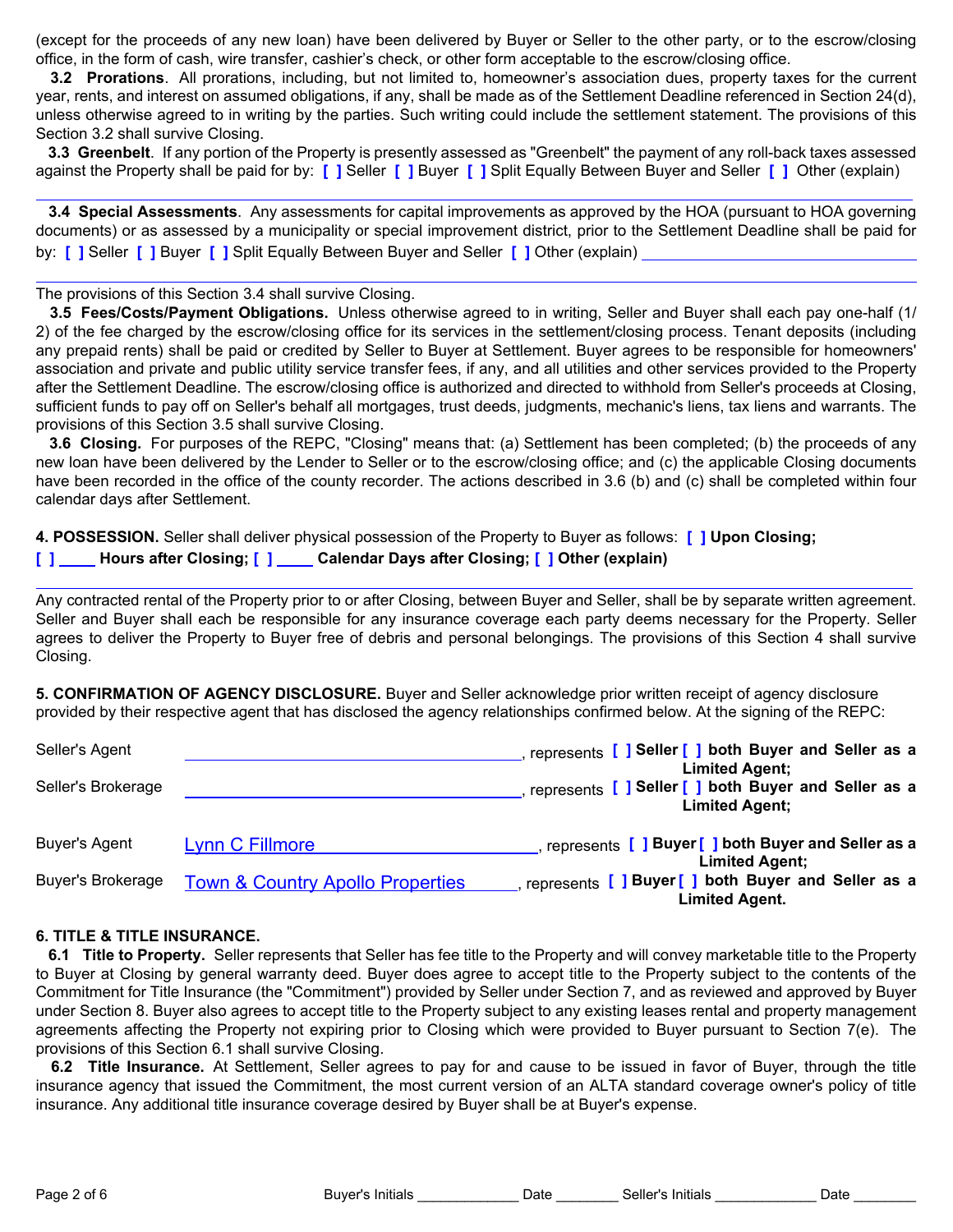**7. SELLER DISCLOSURES.** No later than the Seller Disclosure Deadline referenced in Section 24(a), Seller shall provide to

Buyer the following documents in hard copy or electronic format which are collectively referred to as the "Seller Disclosures": **(a)** a written Seller Property Condition Disclosure (Land) for the Property, completed, signed and dated by Seller as provided

in Section10.2;

**(b)** a Commitment for Title Insurance as referenced in Section 6.1;

**(c)** a copy of any restrictive covenants (CC&R's), rules and regulations affecting the Property;

**(d)** a copy of the most recent minutes, budget and financial statement for the homeowners' association, if any;

**(e)** a copy of any lease, rental, and property management agreements affecting the Property not expiring prior to Closing; **(f)** evidence of any water rights and/or water shares referenced in Section 1.3;

**(g)** written notice of any claims and/or conditions known to Seller relating to environmental problems; and violation of any CC&R's, federal, state or local laws, and building or zoning code violations; and

**(h)** Other (specify)

# **8. BUYER'S CONDITIONS OF PURCHASE.**

**8.1 DUE DILIGENCE CONDITION.** Buyer's obligation to purchase the Property: **[ ] IS [ ] IS NOT** conditioned upon Buyer's Due Diligence as defined in this Section 8.1(a) below. This condition is referred to as the "Due Diligence Condition." If checked in the affirmative, Sections 8.1(a) through 8.1(c) apply; otherwise they do not.

**(a) Due Diligence Items.** Buyer's Due Diligence shall consist of Buyer's review and approval of the contents of the Seller Disclosures referenced in Section 7, and any other tests, evaluations and verifications of the Property deemed necessary or appropriate by Buyer, such as: the physical condition of the Property; the existence of any hazardous substances, environmental issues or geologic conditions; the square footage or acreage of the Property; the costs and availability of flood insurance, if applicable; water source, availability and quality; the location of property lines; regulatory use restrictions or violations; fees for services such as HOA dues, municipal services, and utility costs; convicted sex offenders residing in proximity to the Property; and any other matters deemed material to Buyer in making a decision to purchase the Property. Unless otherwise provided in the REPC, all of Buyer's Due Diligence shall be paid for by Buyer and shall be conducted by individuals or entities of Buyer's choice. Seller agrees to cooperate with Buyer's Due Diligence. Buyer agrees to pay for any damage to the Property resulting from any such inspections or tests during the Due Diligence.

**(b) Buyer's Right to Cancel or Resolve Objections.** If Buyer determines, in Buyer's sole discretion, that the results of the Due Diligence are unacceptable, Buyer may either: (i) no later than the Due Diligence Deadline referenced in Section 24(b), cancel the REPC by providing written notice to Seller, whereupon the Earnest Money Deposit shall be released to Buyer without the requirement of further written authorization from Seller; or (ii) no later than the Due Diligence Deadline referenced in Section 24(b), resolve in writing with Seller any objections Buyer has arising from Buyer's Due Diligence.

**(c) Failure to Cancel or Resolve Objections.** If Buyer fails to cancel the REPC or fails to resolve in writing any objections Buyer has arising from Buyer's Due Diligence, as provided in Section 8.1(b), Buyer shall be deemed to have waived the Due Diligence Condition.

**8.2 APPRAISAL CONDITION.** Buyer's obligation to purchase the Property: **[ ] IS [ ] IS NOT** conditioned upon the Property appraising for not less than the Purchase Price. This condition is referred to as the "Appraisal Condition." If checked in the affirmative, Sections 8.2(a) and 8.2(b) apply; otherwise they do not.

**(a) Buyer's Right to Cancel.** If after completion of an appraisal by a licensed appraiser, Buyer receives written notice from the Lender or the appraiser that the Property has appraised for less than the Purchase Price (a "Notice of Appraised Value"), Buyer may cancel the REPC by providing written notice to Seller (with a copy of the Notice of Appraised Value) no later than the Financing & Appraisal Deadline referenced in Section 24(c); whereupon the Earnest Money Deposit shall be released to Buyer without the requirement of further written authorization from Seller.

**(b) Failure to Cancel.** If the REPC is not cancelled as provided in this section 8.2(a), Buyer shall be deemed to have waived the Appraisal Condition.

**8.3 FINANCING CONDITION.** Buyer's obligation to purchase the property: **[ ] IS [ ] IS NOT** conditioned upon Buyer obtaining the Loan referenced in Section 2(b). This condition is referred to as the "Financing Condition." If checked in the affirmative, Sections 8.3(a) and 8.3(b) apply; otherwise they do not. If the Financing Condition applies, Buyer agrees to work diligently and in good faith to obtain the Loan.

**(a) Buyer's Right to Cancel Before the Financing & Appraisal Deadline.** If Buyer, in Buyer's sole discretion, is not satisfied with the terms and conditions of the Loan, Buyer may cancel the REPC by providing written notice to Seller no later than the Financing & Appraisal Deadline referenced in Section 24(c); whereupon the Earnest Money Deposit shall be released to Buyer without the requirement of further written authorization from Seller.

**(b) Buyer's Right to Cancel After the Financing & Appraisal Deadline.** If after expiration of the Financing & Appraisal Deadline referenced in Section 24(c), Buyer fails to obtain the Loan, meaning that the proceeds of the Loan have not been delivered by the Lender to Seller or to the escrow/closing office as required under Section 3.6 of the REPC, then Buyer or Seller may cancel the REPC by providing written notice to the other party; whereupon the Earnest Money Deposit, or Deposits, if applicable (see Section 8.4 below), shall be released to Seller without the requirement of further written authorization from Buyer.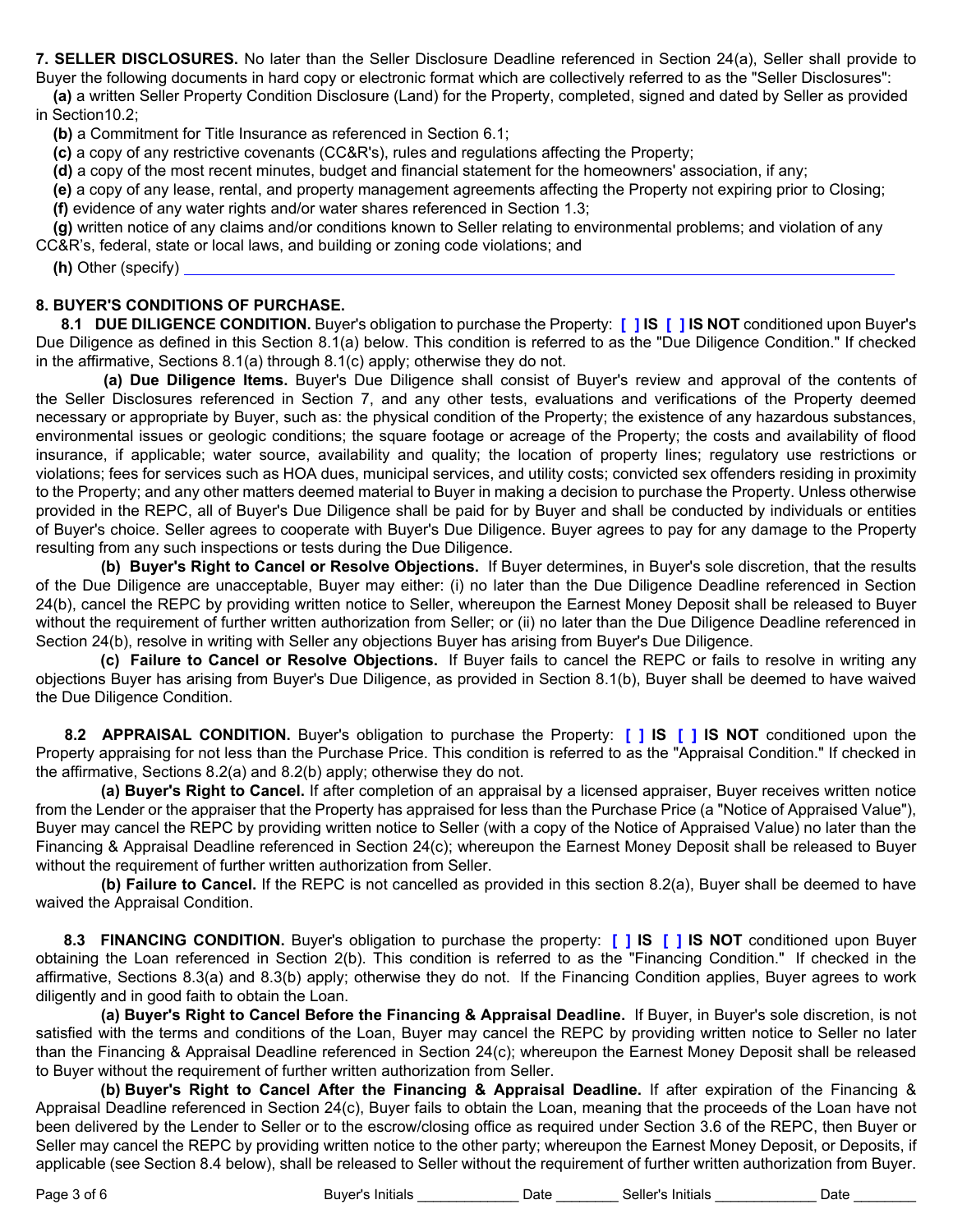In the event of such cancellation, Seller agrees to accept as Seller's exclusive remedy, the Earnest Money Deposit, or Deposits, if applicable, as liquidated damages. Buyer and Seller agree that liquidated damages would be difficult and impractical to calculate, and the Earnest Money Deposit, or Deposits, if applicable, is a fair and reasonable estimate of Seller's damages in the event Buyer fails to obtain the Loan.

**8.4 ADDITIONAL EARNEST MONEY DEPOSIT.** If the REPC has not been previously cancelled by Buyer as provided in Sections 8.1, 8.2 or 8.3(a), then no later than the Due Diligence Deadline referenced in Section 24(b), or the Financing & Appraisal Deadline referenced in Section 24(c), whichever is later, Buyer: **[ ] WILL [ ] WILL NOT** deliver to the Buyer's Brokerage, an Additional Earnest Money Deposit in the amount of  $\$ Additional Earnest Money Deposit, if applicable, are sometimes referred to herein as the "Deposits". The Earnest Money Deposit, or Deposits, if applicable, shall be credited toward the Purchase Price at Closing.

**9. ADDENDA.** There **[ ] ARE [ ] ARE NOT** addenda to the REPC containing additional terms. If there are, the terms of the following addenda are incorporated into the REPC by this reference: **[ ] Addendum No. [ ] Seller Financing Addendum [ ] Other (specify)**

## **10. AS-IS CONDITION OF PROPERTY.**

**10.1 Condition of Property/Buyer Acknowledgements.** Buyer acknowledges and agrees that in reference to the physical condition of the Property: (a) Buyer is purchasing the Property in its "As-Is" condition without expressed or implied warranties of any kind; (b) Buyer shall have, during Buyer's Due Diligence as referenced in Section 8.1, an opportunity to completely inspect and evaluate the condition of the Property; and (c) if based on the Buyer's Due Diligence, Buyer elects to proceed with the purchase of the Property, Buyer is relying wholly on Buyer's own judgment and that of any contractors or inspectors engaged by Buyer to review, evaluate and inspect the Property.

**10.2 Condition of Property/Seller Acknowledgements.** Seller acknowledges and agrees that in reference to the physical condition of the Property, Seller agrees to: (a) disclose in writing to Buyer defects in the Property known to Seller that materially affect the value of the Property that cannot be discovered by a reasonable inspection by an ordinary prudent Buyer; (b) carefully review, complete, and provide to Buyer a written Seller Property Condition Disclosure (Land) as stated in Section 7(a); and (c) deliver the Property to Buyer in substantially the same general condition as it was on the date of Acceptance, as defined in Section 23. The provisions of Sections 10.1 and 10.2 shall survive Closing.

#### **11. FINAL PRE-SETTLEMENT INSPECTION.**

**11.1 Pre-Settlement Inspection.** At any time prior to Settlement, Buyer may conduct a final pre-Settlement inspection of the Property to determine only that the Property is "as represented", meaning that the items referenced in Sections 1.1, 1.3 and 8.1(b)(ii) ("the items") are respectively present, repaired or corrected as agreed. The failure to conduct a pre-Settlement inspection or to claim that an item is not as represented shall not constitute a waiver by Buyer of the right to receive, on the date of possession, the items as represented. If the items are not as represented, Seller agrees to cause all applicable items to be corrected, repaired or replaced (the "Work") prior to the Settlement Deadline referenced in Section 24(d).

**11.2 Escrow to Complete the Work.** If, as of Settlement, the Work has not been completed, then Buyer and Seller agree to withhold in escrow at Settlement a reasonable amount agreed to by Seller, Buyer (and Lender, if applicable), sufficient to pay for completion of the Work. If the Work is not completed within thirty (30) calendar days after the Settlement Deadline, the amount so escrowed may, subject to Lender's approval, be released to Buyer as liquidated damages for failure to complete the Work. The provisions of this Section 11.2 shall survive Closing.

**12. CHANGES DURING TRANSACTION.** Seller agrees that from the date of Acceptance until the date of Closing, none of the following shall occur without the prior written consent of Buyer: (a) no changes in any leases, rental or property management agreements shall be made; (b) no new lease, rental or property management agreements shall be entered into; (c) no substantial alterations or improvements to the Property shall be made or undertaken; (d) no further financial encumbrances to the Property shall be made, and (e) no changes in the legal title to the Property shall be made.

**13. AUTHORITY OF SIGNERS.** If Buyer or Seller is a corporation, partnership, trust, estate, limited liability company or other entity, the person signing the REPC on its behalf warrants his or her authority to do so and to bind Buyer and Seller.

**14. COMPLETE CONTRACT.** The REPC together with its addenda, any attached exhibits, and Seller Disclosures (collectively referred to as the "REPC"), constitutes the entire contract between the parties and supersedes and replaces any and all prior negotiations, representations, warranties, understandings or contracts between the parties whether verbal or otherwise. The REPC cannot be changed except by written agreement of the parties.

**15. MEDIATION.** Any dispute relating to the REPC arising prior to or after Closing: **[ ] SHALL [ ] MAY AT THE OPTION OF THE PARTIES** first be submitted to mediation. Mediation is a process in which the parties meet with an impartial person who helps to resolve the dispute informally and confidentially. Mediators cannot impose binding decisions. The parties to the dispute Page 4 of 6 **Buyer's Initials Buyer's Initials Date Seller's Initials Date Date**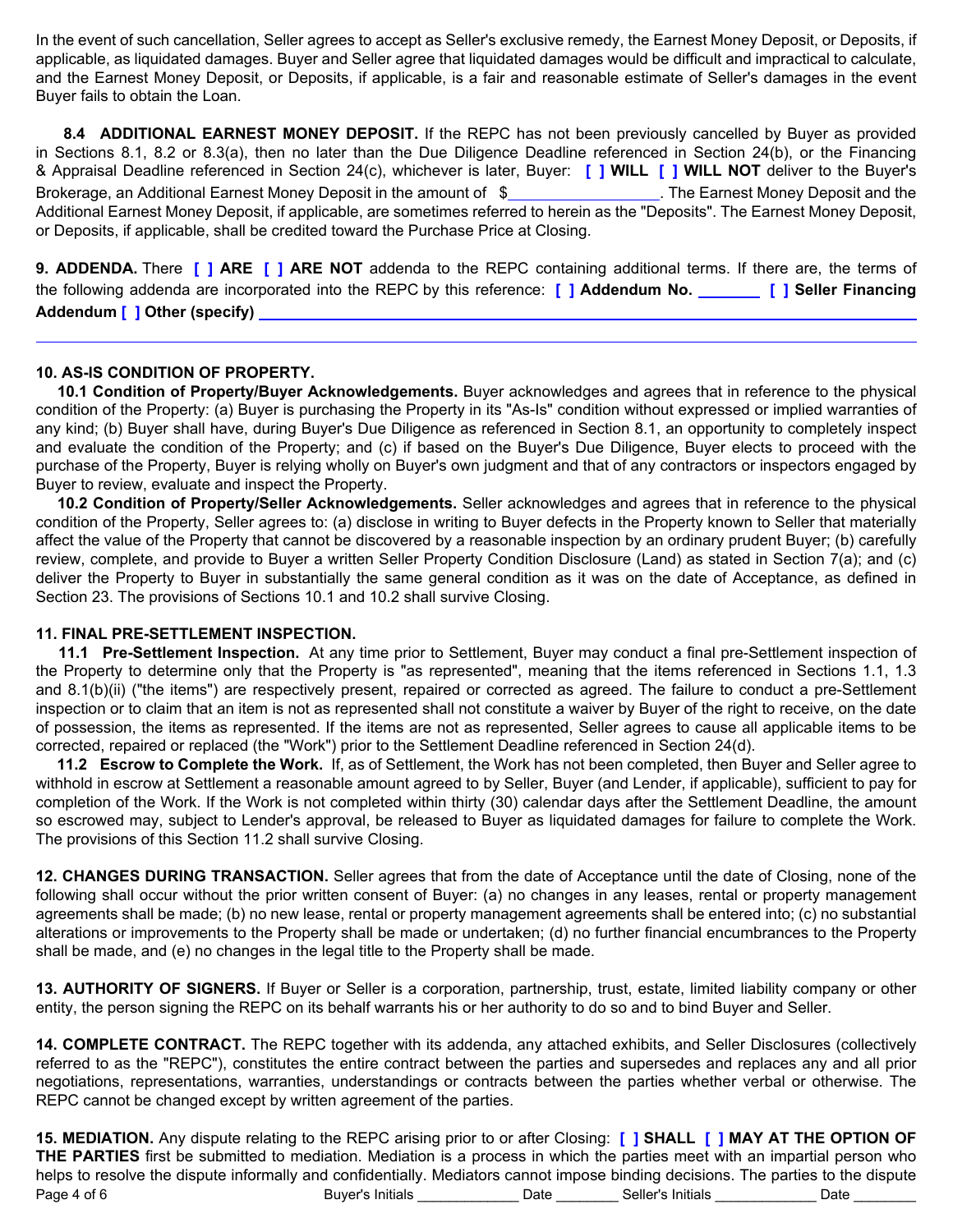must agree before any settlement is binding. The parties will jointly appoint an acceptable mediator and share equally in the cost of such mediation. If mediation fails, the other procedures and remedies available under the REPC shall apply. Nothing in this Section 15 prohibits any party from seeking emergency legal or equitable relief, pending mediation. The provisions of this Section 15 shall survive Closing.

# **16. DEFAULT.**

**16.1 Buyer Default.** If Buyer defaults, Seller may elect one of the following remedies: (a) cancel the REPC and retain the Earnest Money Deposit, or Deposits, if applicable, as liquidated damages; (b) maintain the Earnest Money Deposit, or Deposits, if applicable, in trust and sue Buyer to specifically enforce the REPC; or (c) return the Earnest Money Deposit, or Deposits, if applicable, to Buyer and pursue any other remedies available at law.

**16.2 Seller Default.** If Seller defaults, Buyer may elect one of the following remedies: (a) cancel the REPC, and in addition to the return of the Earnest Money Deposit, or Deposits, if applicable, Buyer may elect to accept from Seller, as liquidated damages, a sum equal to the Earnest Money Deposit, or Deposits, if applicable; or (b) maintain the Earnest Money Deposit, or Deposits, if applicable, in trust and sue Seller to specifically enforce the REPC; or (c) accept a return of the Earnest Money Deposit, or Deposits, if applicable, and pursue any other remedies available at law. If Buyer elects to accept liquidated damages, Seller agrees to pay the liquidated damages to Buyer upon demand.

**17. ATTORNEY FEES AND COSTS/GOVERNING LAW.** In the event of litigation or binding arbitration to enforce the REPC, the prevailing party shall be entitled to costs and reasonable attorney fees. However, attorney fees shall not be awarded for participation in mediation under Section 15. This contract shall be governed by and construed in accordance with the laws of the State of Utah. The provisions of this Section 17 shall survive Closing.

**18. NOTICES.** Except as provided in Section 23, all notices required under the REPC must be: (a) in writing; (b) signed by the Buyer or Seller giving notice; and (c) received by the Buyer or the Seller, or their respective agent, or by the brokerage firm representing the Buyer or Seller, no later than the applicable date referenced in the REPC.

**19. NO ASSIGNMENT.** The REPC and the rights and obligations of Buyer hereunder, are personal to Buyer. The REPC may not be assigned by Buyer without the prior written consent of Seller. Provided, however, the transfer of Buyer's interest in the REPC to any business entity in which Buyer holds a legal interest, including, but not limited to, a family partnership, family trust, limited liability company, partnership, or corporation (collectively referred to as a "Permissible Transfer"), shall not be treated as an assignment by Buyer that requires Seller's prior written consent. Furthermore, the inclusion of "and/or assigns" or similar language on the line identifying Buyer on the first page of the REPC shall constitute Seller's written consent only to a Permissible Transfer.

#### **20. INSURANCE & RISK OF LOSS.**

**20.1 Insurance Coverage.** As of Closing, Buyer shall be responsible to obtain such casualty and liability insurance coverage on the Property in amounts acceptable to Buyer and Buyer's Lender, if applicable.

**20.2 Risk of Loss.** If prior to Closing, any part of the Property is damaged or destroyed by fire, vandalism, flood, earthquake, or act of God, the risk of such loss or damage shall be borne by Seller; provided however, that if the cost of repairing such loss or damage would exceed ten percent (10%) of the Purchase Price referenced in Section 2, Buyer may elect to either: (i) cancel the REPC by providing written notice to the other party, in which instance the Earnest Money, or Deposits, if applicable, shall be returned to Buyer; or (ii) proceed to Closing, and accept the Property in its "As-Is" condition.

**21. TIME IS OF THE ESSENCE.** Time is of the essence regarding the dates set forth in the REPC. Extensions must be agreed to in writing by all parties. Unless otherwise explicitly stated in the REPC: (a) performance under each Section of the REPC which references a date shall absolutely be required by 5:00 PM Mountain Time on the stated date; and (b) the term "days" and "calendar days" shall mean calendar days and shall be counted beginning on the day following the event which triggers the timing requirement (e.g. Acceptance). Performance dates and times referenced herein shall not be binding upon title companies, lenders, appraisers and others not parties to the REPC, except as otherwise agreed to in writing by such non-party.

**22. ELECTRONIC TRANSMISSION AND COUNTERPARTS.** Electronic transmission (including email and fax) of a signed copy of the REPC, any addenda and counteroffers, and the retransmission of any signed electronic transmission shall be the same as delivery of an original. The REPC and any addenda and counteroffers may be executed in counterparts.

**23. ACCEPTANCE.** "Acceptance" occurs **only** when **all** of the following have occurred: (a) Seller or Buyer has signed the offer or counteroffer where noted to indicate acceptance; and (b) Seller or Buyer or their agent has communicated to the other party or to the other party's agent that the offer or counteroffer has been signed as required.